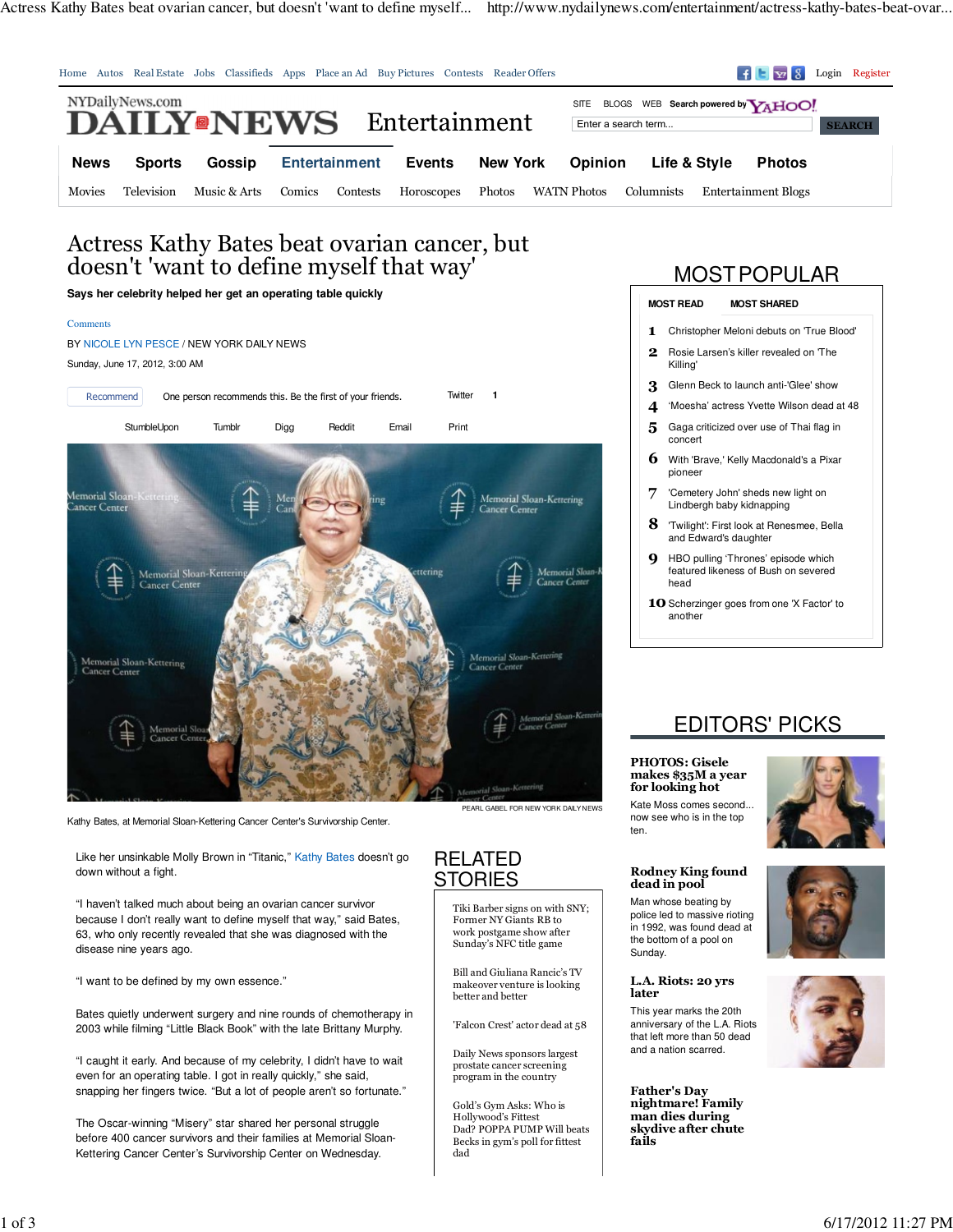Actress Kathy Bates beat ovarian cancer, but doesn't 'want to define myself... http://www.nydailynews.com/entertainment/actress-kathy-bates-beat-ovar...

"Although everybody's as supportive as they can be, basically it's your fight," she said. "It's only the other survivors that really understand."

Bates, who has been in remission for almost nine years, is also raising awareness for the challenges that cancer survivors face.

"A lot of people go through the chemo and run out of gas. They come out the other end, and then become depressed," she said.

"You feel that you should be swinging from the chandeliers . . . but it takes a long time to get your strength back."

Bates recovered by spending quality time with friends and family, and pouring herself into her work.

She appeared on the big screen with roles in more than 20 movies, including "Midnight in Paris," and in TV series like "The Office" and "Harry's Law."

She was shocked when NBC canceled "Harry's Law" this year, reportedly because the audience skewed too old for advertisers.

"I'm very disappointed," Bates said. "And being an older person, it's a real sucker-punch saying that older viewers basically can't monetize."

She appreciates Daily News readers who wrote to the "Voice of the People" to lambaste NBC for dismissing the legal dramedy.

"It's gotten to the point where I read one guy said, 'What, does she own the Daily News?' " she laughed. "It's funny.

"I think they made a mistake," she added. "We had so many fans."

Bates has still got plenty on her plate, however, including Jean-Pierre Jeunet's new film "The Young and Prodigious Spivet," which she starts shooting in July.

"I have to pay the bills just like everybody else, but it also pays my soul to work," said Bates.

"I'm very lucky to be able to do what I love to do, and I hope I can keep doing it for a while."

npesce@nydailynews.com

## **POST A COMMENT »**

# **FROM NYDAILYNEWS.COM**

Sue Simmons signs off after 32 memorable years as news anchor on Ch…

XXX-cited ladies may go blind

California teen paralyzed as a baby walks at high school graduation…

Bristol Palin sued for defamation by bar heckler

Euro 2012: Cristiano Ronaldo scores twice to lift Portugal past the…

# **FROM AROUND THE WEB**

4 Surgeries to Avoid (AARP.org)

Alyson Hannigan's Baby Name Is, Um, 'Different' (CafeMom)

Kim Zolciak Is Moving Out of Her Georgia Mansion After Dispute With… (Wetpaint Entertainment)

Kissing Angelina Jolie Was 'Awkward, Sweaty, And Not Very Nice' (StyleBistro)

The Hottest Gray Hair Color Trend for 2012 (Hair Color For Women)

[?]

## **FUNNY PHOTOS: Alligator tries to eat Croc - the shoe!**

New York City's waterfront is

booming

Hilarious photos show an alligator trying to chew a green Croc - the notoriously ugly rubber sandal.

#### **Drake hints at Chris Brown brawl at opening of Jones Beach show**

A fired-up Drake burst on stage at Jones Beach Saturday night — and right

## **PHOTOS: Chris Brown and Drake's bar brawl**

Inside the club where a bloody, bottle-throwing brawl over Rihanna went down June 14.

**Nude beach stays exposed as city refuses to fix busted fence** Some Rockaway residents are making the old proverb "good fences make good

**Whoops! Jenny McCarthy sends nude photo of self to dentist**

The former Playboy playmate accidentally sent a naked shot of herself to her

**Lupica: If allegations are true, Lance has destroyed his sport**

If USADA has goods on Armstrong, it turns him into one of the biggest liars in

## **PHOTOS: Syrian massacre creates ghost town**

What's left in Haffeh is nothing more than abandoned buildings and charred belongings. A

#### **Woman, 88, found bludgeoned to death, surrounded by groceries**

Police believe she may have been victim of violent push-in robbery.

## **Mother injected 14-year-old daughter with heroin about 200 times**

Injected her when she was too sick to do it herself.

# **Glenn Beck wants to destroy 'Glee'**

Says he will launch his own conservative version of the hit TV show.